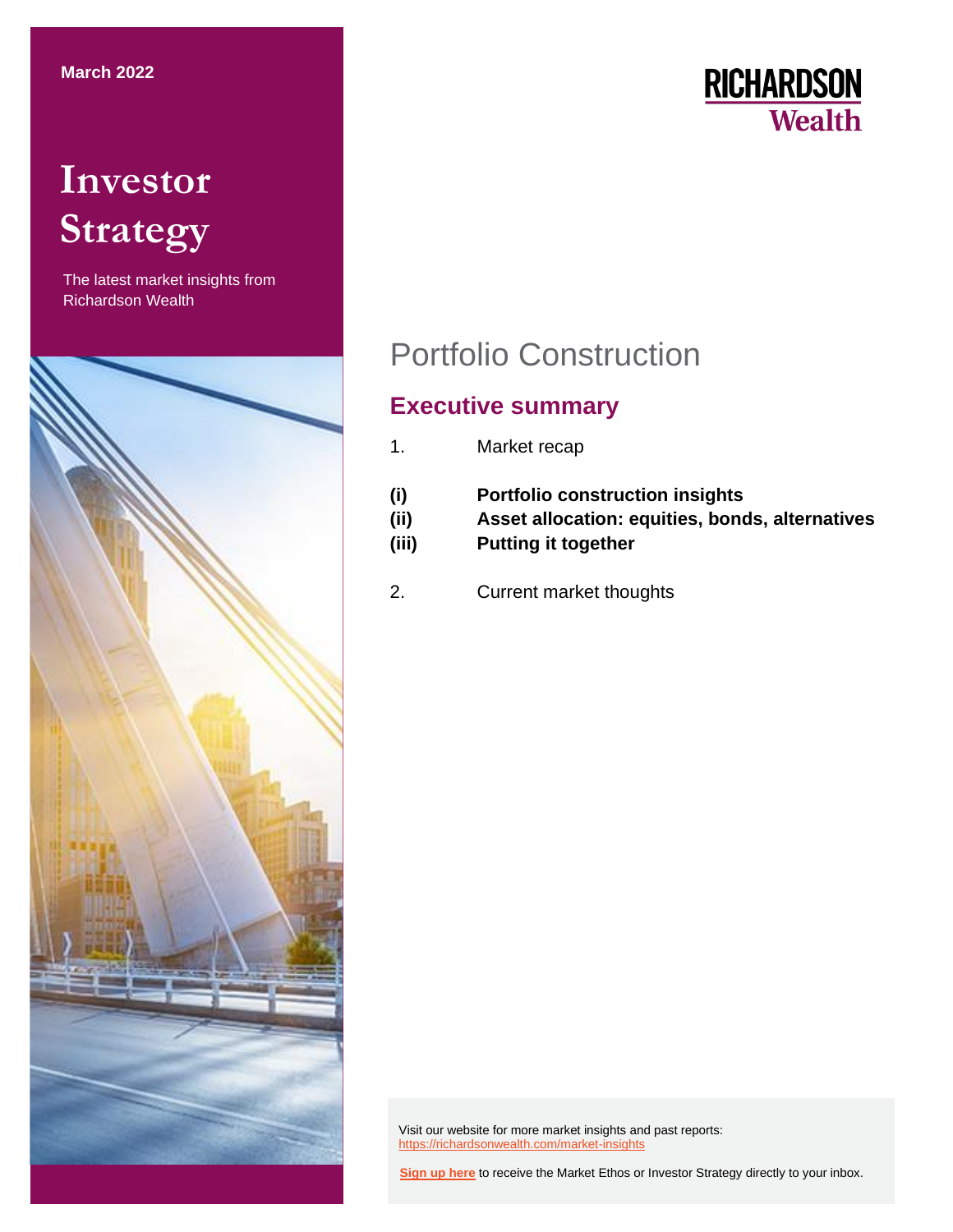## **Market recap: A tale of two markets**

Despite pandemic optimism gaining traction with countries loosening mandates and economies opening, February began where January left off with market sentiment weighed down by central bank tightening to deal with inflation at multidecade highs. Now, geopolitics are weighing following Russia's invasion of Ukraine. Markets recovered quickly from the Russia-driven selling, making a huge turnaround as countries imposed increasingly stiff economic sanctions against Russia. North American equity markets showed their resilience and performed well following Feb 24, but ultimately lost several percent during the month.

February was indeed a volatile month, although the Canadian market had a much different experience than our southern neighbour. Commodities surged and safe-haven gold came back in favour, driving the S&P/TSX Composite up +0.21% compared to the S&P 500 which was down -3.14%. Bonds outperformed stocks in the U.S., but also declined. Inflation continues to be sticky and has now been exacerbated by the Ukraine crisis, driving commodities prices up. Oil gapped higher from anticipated supply problems, given Russia produces 10% of global oil. This is on top of economies who have increasing demand with many going back to work and hopping on planes to go on long-awaited vacations. The growth underperforming value trend continued in February with tech stocks taking the biggest hit. Names like Meta and Shopify weighed down indexes. However, with Canada heavy in resources, and the U.S. in technology, we saw divergent performances. The S&P 500 entered correction territory and the tech-laden Nasdaq briefly hit a bear market 20% drawdown. Small caps also did quite well, with the Russell 2000 rising 1% in February, a welcome change considering the index is still down -8.8% YTD. International performance was disappointing, with major European markets down significantly, led by Germany which fell -6.5%. On a positive note, there were several better-than-expected economic data points on payrolls and GDP, and an optimistic earnings reporting season with 76% of S&P 500 companies reporting positive surprises. All these points, however, ended up taking a backseat.

In terms of central bank action, the Ukraine crisis has not derailed what is expected to be a year of rate hikes, just decelerated it. Interest rate markets had the Fed expected to raise rates five times and the BoC six before the invasion; these have now been ratcheted down by one.

As investors, exogenous events like Russia/Ukraine cannot be expected, but must be endured. So, from an investing standpoint how do we participate in a market that can be predictable at times but can also have unexpected, and quickly changing events? In this issue, we will start down the road on a special series dedicated to portfolio construction. With all the different investment products available from hedge funds, leveraged alternatives, to cryptocurrency in the market, investors are bombarded with the latest and greatest strategy promising to grow your wealth with as little risk as possible. We are not here to build a bullet-proof portfolio, but rather one that can withstand the extreme volatility of the markets and help an investor sleep at night. We will start with the obvious big investing buckets and get more granular as the series progresses. Let's begin.



|                        | '''W   | "''"   | טוווט | 12110  |      |
|------------------------|--------|--------|-------|--------|------|
| Energy                 |        |        |       |        |      |
| Nat Gas (US/MMBtu)     | $-9.7$ | $-3.6$ | 0.6   | 58.9   | 18.0 |
| WTI Crude (US/bbl)     | 8.6    | 44.6   | 39.7  | 55.6   | 27.3 |
| Gasoline (USd/gal)     | 9.5    | 41.3   | 22.5  | 49.0   | 25.5 |
| Heating Oil (USd/gal)  | 9.2    | 46.0   | 41.4  | 62.3   | 29.3 |
| <b>Industrials</b>     |        |        |       |        |      |
| Aluminum (US/lb)       | 11.4   | 28.5   | 24.6  | 54.1   | 20.2 |
| Nickel (US/lb)         | 8.9    | 23.7   | 25.9  | 32.0   | 18.3 |
| Copper (US/lb)         | 4.0    | 4.7    | 3.8   | 8.9    | 1.7  |
| Lumber (US/1000bf)     | 36.4   | 62.1   | 176.9 | 34.3   | 16.4 |
| <b>Precious Metals</b> |        |        |       |        |      |
| Gold (US/oz)           | 5.9    | 7.2    | 4.7   | 9.9    | 3.9  |
| Silver (US/oz)         | 8.8    | 7.0    | 1.7   | $-7.7$ | 4.3  |
| Grains                 |        |        |       |        |      |
| Corn (US/bu)           | 11.4   | 23.0   | 30.6  | 25.6   | 17.6 |
| Wheat (US/bu)          | 21.9   | 19.9   | 31.3  | 41.7   | 20.4 |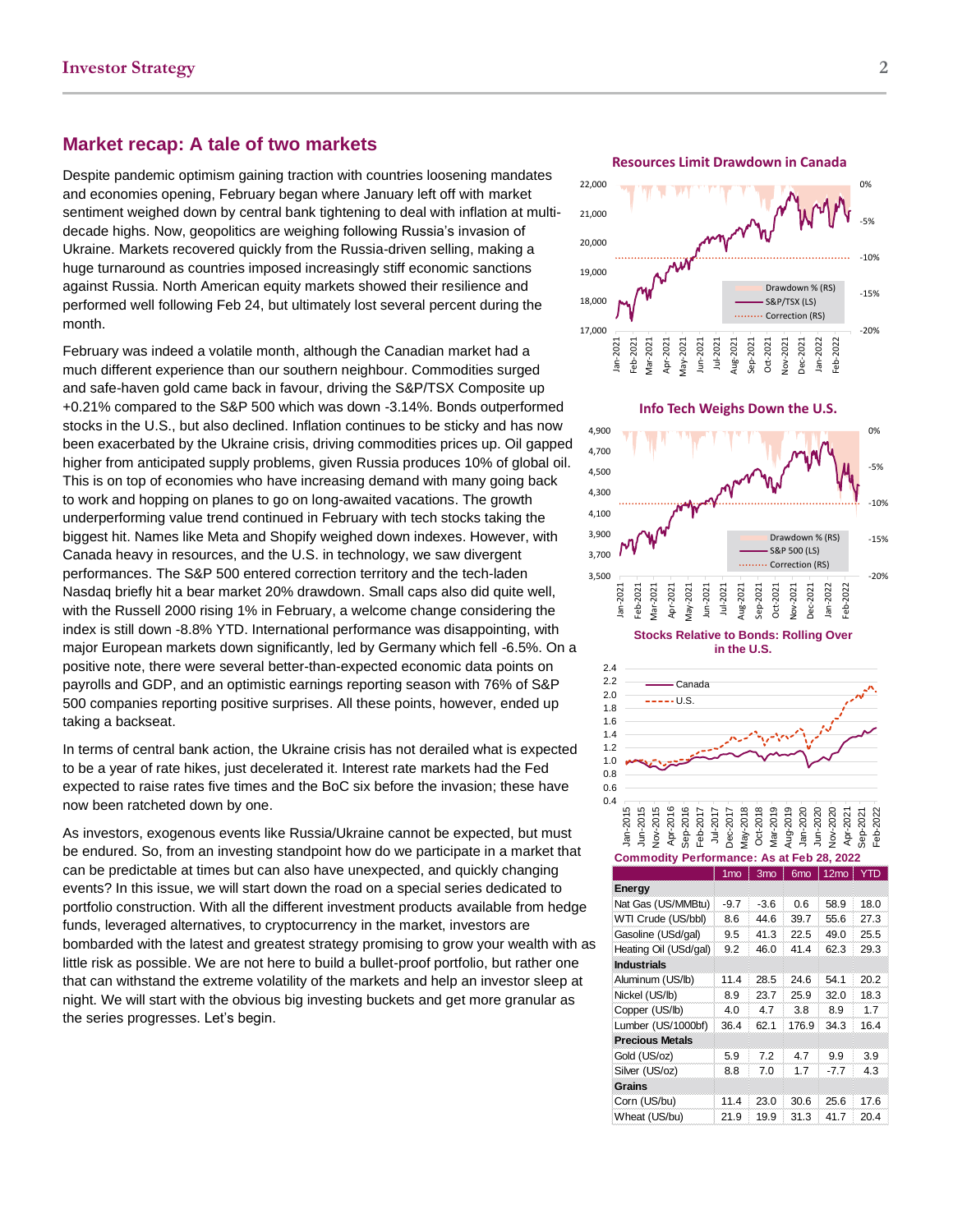## **Portfolio construction insights**

How do you build and manage multi-asset portfolios? This may sound like an innocuous question but given this is literally what all of us in the finance industry do, to one extent or another, it is kind of an important question. And we believe there is a shortage of thoughtful content on the topic. While there is lots of content on what you should buy, whether it's a stock, fund, sector or asset, there is not much on how to put it all together, how to manage it, how to conduct due diligence etc. We are like the auto industry that keeps talking about a single part of the car, when it is really how those parts work together that gets you to where you are going.

The financial industry delivers / manages / advises on portfolios to help clients reach their longer-term objectives. In this first instalment of portfolio construction insights, we will share our thoughts and processes for generating a deeper understanding of a portfolio's allocation and exposures, as well as our thoughts on exposure tilts given the current market environment. In future installments, we will tackle many of the hurdles faced by practitioners, such as monitoring, due diligence, measuring the impact of changes, fees, active/passive, etc. Our goal is to help provide readers with tools and ideas on how to improve their process.

## **Know what you own: Asset allocation down to exposures**

Constructing portfolios is both an art and a science. On the surface, it is creating a portfolio with an asset mix that is best designed for the client's long-term risk and return objectives. Ideally, this asset mix can be tilted to incorporate the current macro environment, to take advantage of opportunities or try to reduce certain risks. Sadly, this is an oversimplification in a rather complex world. One equity strategy may have very different underlying exposures compared to another, and simply bucketing into broad asset classes masks many of the nuances that become very important in driving portfolio performance and volatility. In fact, many investments may cross over asset class lines in how they behave in different market environments. Some equities, such as utilities, health care or consumer staples may behave closer to some bond allocations, while some bond allocations, such as high yield or preferers, may behave more akin to equities. This is where the art of portfolio construction comes in.

In our portfolio analyzing and consulting services, we have found slicing a portfolio based on multiple levels of exposures can provide much deeper insights compared to surface level asset allocations. With deeper insight, we can make better and more informed decisions. This is a quick rundown of those lenses.

### **Asset allocation**

While asset allocation may miss many of the nuances within a portfolio, it is the clear starting point for breaking down a portfolio to ensure you know what you own. Given the available investment vehicles, we have found equities, bonds and alternatives to be the ideal three broad classifications. Equities and bonds (we include cash in bonds) are pretty straightforward. Alternatives become a bit of a catch all for strategies that produce a materially different performance experience relative to long strategies.

Perhaps the more challenging aspect of asset allocation comes from the fact that most investment vehicles, whether a fund, ETF or alternative, have various asset class exposures within it. This precludes simply putting each investment into a single asset class. To truly understand the portfolio exposures at even the simplest asset allocation level, looking through into the underlying holdings of each investment is crucial.

Asset allocation is straightforward and does enable some modeling. The greater portfolio insight comes from the deeper analytics in each of the following asset class sections, and determining how it all fits together.

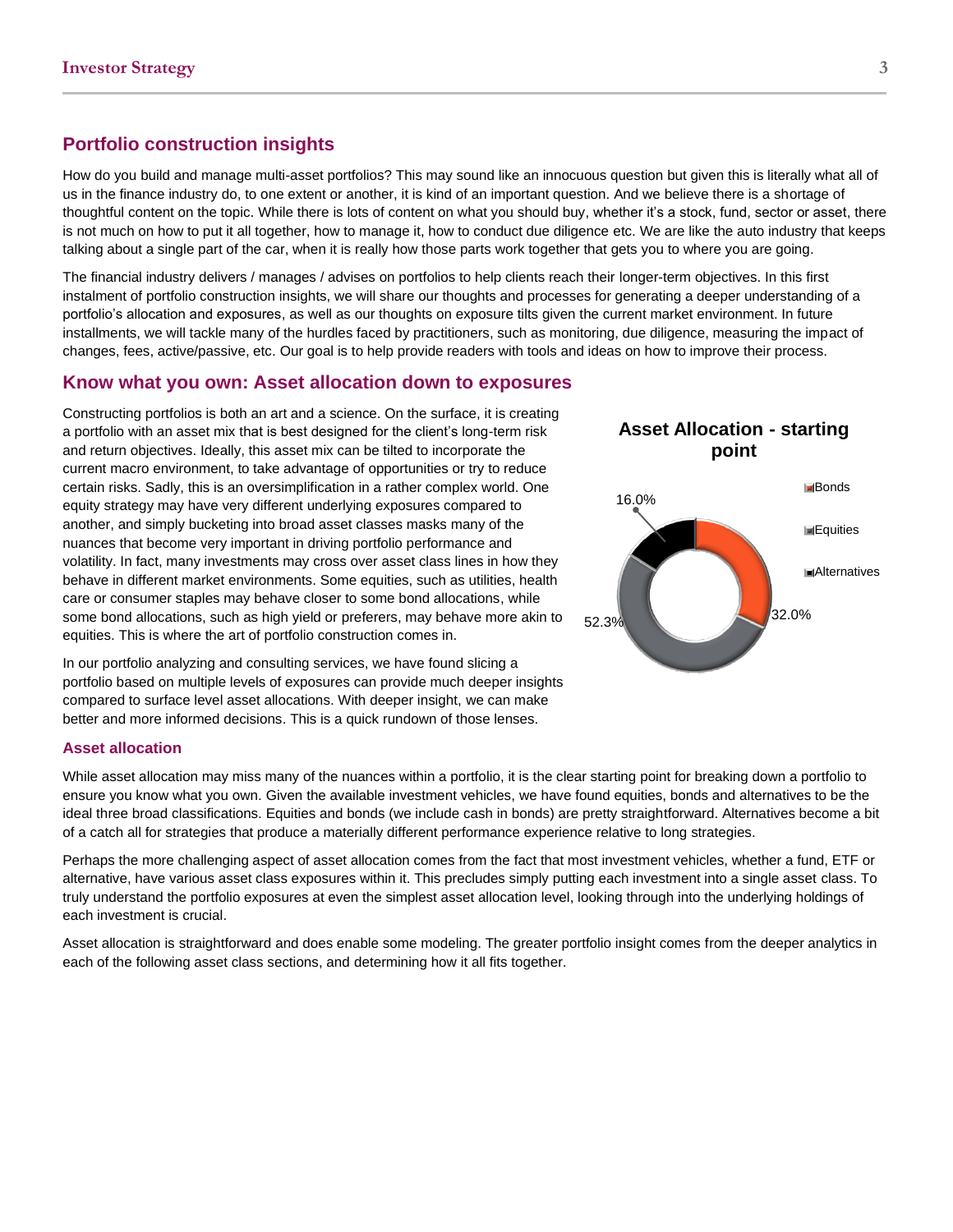## **Equities**

If portfolio construction is akin to manufacturing an automobile, equities are without a doubt the engine. Equity is the piece of the car that most often makes the portfolio go. And the engine has never promised a smoother ride. Equities captures such a wide swath of potential strategies and exposures, that simply calling the allocation equity is almost a disservice. Small cap Canadian venture capital companies are equities, as are trillion-dollar global technology giants and commodity producers located in emerging economies. Add to this list different active management strategies and various passive strategies, the variations are limitless.

Digging into equities we have found several additional lenses crucial for understanding the overall portfolios exposures and risks.

#### **Geography**

The starting point of any investment lens is geographical positioning. Typically, the main goal of the portfolio is to maximize return while minimizing risk, and what better way to do so than diversifying your allocation amongst a wide array of countries. Global economies do not always move in unison, allowing investors to reduce the correlation in their equity portfolio. Plus, the composition of markets is very different. This adds to diversification benefits, such as global pharmaceuticals or consumer brands that are not available in such markets as Canada.

Going one step further, there are benefits to investing in developing economies. Emerging markets allow for even more diversification potential. While there are many benefits to investing globally, it is not all sunshine and rainbows. From an overall perspective, keep an eye on how much currency risk and political risk there is amongst the nations you invest in.

90% **Z** Developed

**E**merging

The important takeaway is to be certain of what you are adding; if an investment says 'global' in the name, ensure that is the case. Many times, a 'global' investment is simply 60% U.S. equities which may not actually be global in the terms of your overall portfolio. On top of the country exposure, if risk is a concern, be certain of the developing nation exposure you would be adding to the portfolio.

#### **Size, style & cyclicality**

Next consider the style, size and cyclicality of the portfolio. Style and size of a fund is typically fairly static, while the cyclicality can change given the manager's outlook on economic conditions. For example, if a manager runs a large cap value fund, that is what an investor is expecting out of the allocation to their portfolio. It is not very often that the manager will transition to buying up small cap growth companies. It is much more likely that a manager may believe we are in the trough of the business cycle and a tilt towards more cyclical industries is appropriate moving forward.

The goal is to align portfolio tilts based on style, size and cyclicality with the overall outlook view while keeping diversification in mind. Sometimes those outlooks simply don't work out as expected.

Monitoring equity allocations of an overall portfolio is crucial to the

success. While globalization has increased correlation amongst global equities, diversifying internationally still offers benefits. There have been strong divergences between style performance, especially as of late, which depending on how you are allocated can either contribute to the success or downfall of a model. Within a portfolio, every piece of the pie has their job and as Henry Ford once said 'nothing is particularly hard if you divide it into small jobs'.





10%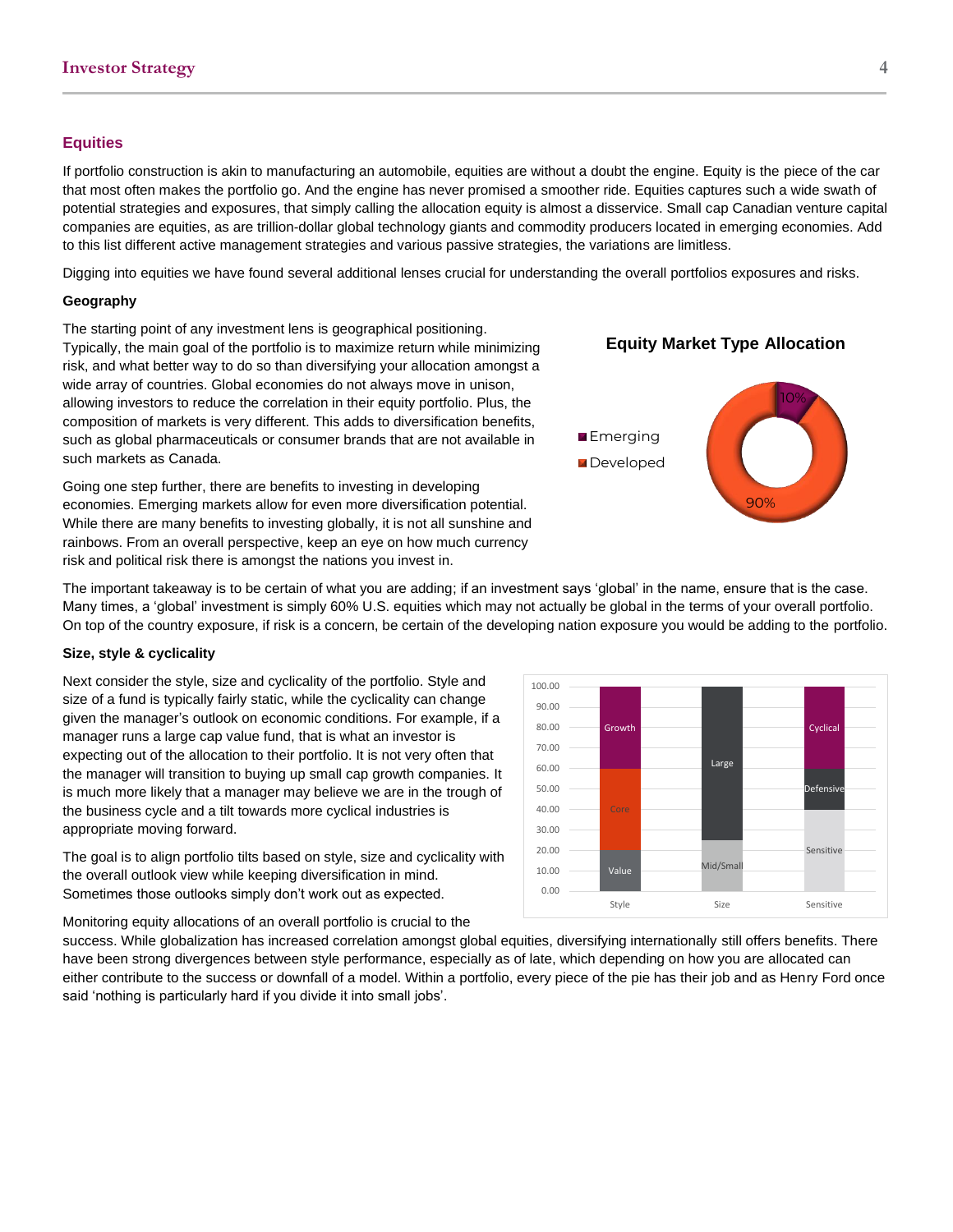#### **Bonds & fixed income**

The early inventors of the automobile soon concluded that the forward propulsion needs to be counteracted to make it safe. Thus, the braking system was invented. Similarly, a portfolio's fixed income investments cannot be overlooked, and are necessary in avoiding unexpected obstacles.

Fixed income instruments are typically used in a portfolio to reduce volatility and provide more consistent steady returns for clients. During times of market volatility, government bonds can offer significant protection to portfolios, however with yields still near historic lows, the role of fixed income investments has been a growing concern for asset allocators. It's become even harder to find the delicate balance between portfolio stability and the larger opportunity costs of diverting assets from potentially higher returns elsewhere.



From our perspective, the fixed income portion of the portfolio consists of cash, corporate bonds, government bonds, securitized instruments as well as preferred shares. Each brings different elements to a diversified portfolio. We focus on three key aspects to further aid in the portfolio analysis.

#### **Geography**

Geographic exposure is straightforward. Our preferred approach focuses on just three broad buckets; Canada, the United States and International. Perhaps more so than with equities, most Canadians have a large home country bias within their fixed income allocations. While this makes sense from a liability matching standpoint, the potential pool of investments in Canada is rather limited especially in credit markets. Thus it is important to look outside of our borders to some degree for a broader range of corporate bonds. The common argument towards home country bias is to limit the potential volatility caused by swings in the currencies. This risk is magnified in a low-rate environment, especially considering hedging costs can also be high relative to expected returns.

#### **Credit**

To compensate for lower returns, some advisors increase their fixed-income allocation with instruments that exhibit riskier equity-like characteristics such as high-yield bonds. It is during market downturns, however, when fixedincome instruments serve to significantly reduce portfolio volatility and outperform riskier assets. As such, it is important to analyze the credit composition of individual fixed income mandates to get a sense of the total exposure with a portfolio. It's easy to get into the weeds when dissecting credit exposure. From a portfolio approach we're less interested in individual company exposure or specific credit ratings, but rather we use larger buckets and break them up into Investment Grade (AAA to BBB), High Yield (BB or lower) or Not-Rated.



Using this simple framework, it's quick and easy to see if a portfolio's overall

exposure and perhaps if it is overly tilted towards credit. In this environment, investors unwilling to take on any credit risk nearly guarantees a low-return outcome. However, tilting too far into preferred shares or high yield bonds does offer more attractive yields, but exposes clients to a much higher drawdown risk and a higher correlation to equities.

#### **Duration**

Bond market benchmarks themselves have changed over time as you can see in the chart below. As yields have fallen in duration, a measure of the sensitivity to interest rates has increased from a little over five years to over eight years. In other words, broad index exposure now takes on 50% more interest rate risk than 20 years ago, with only one third of the yield.

Determining the appropriate overall duration of a portfolio largely depends on the outlook for interest rates. For instance, in a rising rate environment, a shorter duration is more appropriate to minimize interest rate risk. Typically, portfolios are compared to an appropriate baseline duration to determine the extent of rate exposure embedded within the portfolio.

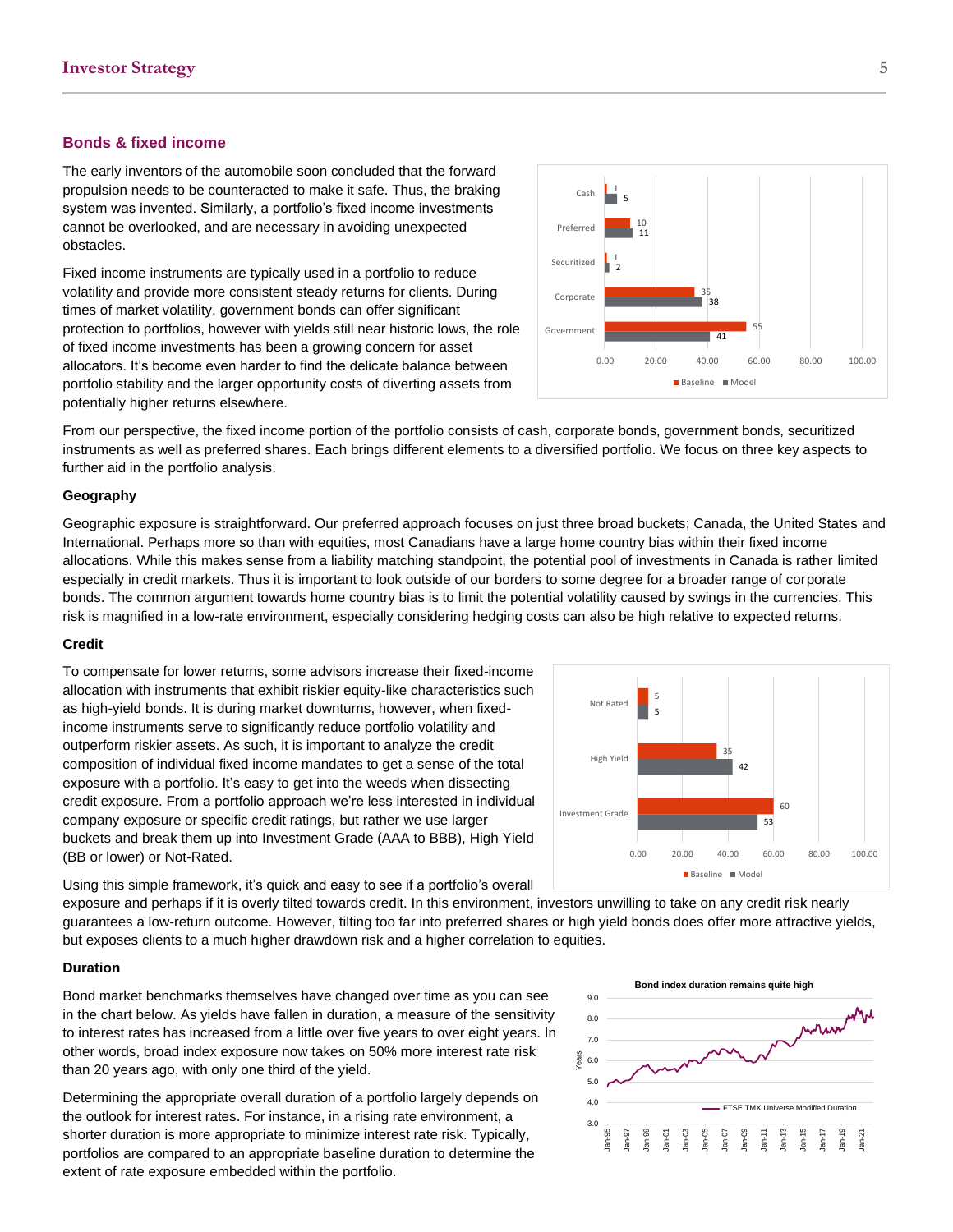Advisors have access to many investment options to construct a diversified fixed portfolio. Options have grown considerably over the past few years with a wide array of new ETFs, private debt funds and liquid alternatives all geared toward the credit space. Using individual bonds in a laddered strategy can also be an effective and highly cost-effective option. Large tilts within any of these key exposures should follow a well-thought-out strategic rationale – with a clear understanding of what exactly the exposures want to achieve. The tricky but end goal is to combine investments across the fixed income spectrum to find balance between these three factors.

## **Alternatives**

The definition of alternative strategies has changed over time. Years ago, "hedge funds" were the mainstay, attempting to offer absolute returns and lower volatility. Today, that universe has expanded considerably, including not just market neutral and long/short strategies, but also leveraged strategies, private assets, hard assets. We view alternatives as largely falling in one of four broad categories to emphasize a certain aspect of portfolios. Sticking with the car parts analogy, alternatives could be a turbocharger, a suspension system, or after-market tires. We see them as:

Diversifiers – reduce equity market risk for the portfolio to smooth out the ride.

Credit / Income – reduce fixed income risk and/or enhance cash flow to generate more income, especially in a low yielding world.

Growth – enhance the return of the portfolio.

Real Assets – help protect portfolio purchasing power against inflation.

These sub-classifications for alternatives are a bit more art than science. For instance, gold exposure is clearly a real asset but at times can be a diversifier. Many income strategies can offer some diversification benefits unless there is a credit event. The breadth of alternative offerings makes the categories a loose fit. The goal of breaking down alternatives into these buckets is to help ensure the holdings or positions are diversified and pointed at the desired objective.

One of the biggest concerns in the alternatives world is liquidity. This will be the subject of future portfolio construction papers, together with due diligence.

## **Putting it together**

Every individual is different. Risk tolerance and return goal vary by an investor's age, preferences, and lifestyle. Of course, the base element of any portfolio construction starts with the individual. We can't help to guide that part without knowing the client. However, once we get past that, the elements must be selected not only to work on their own, but to work with each other in a variety of market conditions. Understanding and combining these exposures and factors will avoid over-concentration. "It's all the same trade" is something we often hear when looking at portfolios that were hastily constructed or put together by selecting investments in a vacuum.

Up next – we hope this deeper-dive portfolio approach is helpful; while it is extra work, it is time well spent. In coming instalments, we will continue to provide solutions for practitioners, whether that be managing a disciplined model or an individual investor managing a single portfolio. We'll also continue to explore equities, bonds and liquidity in more detail.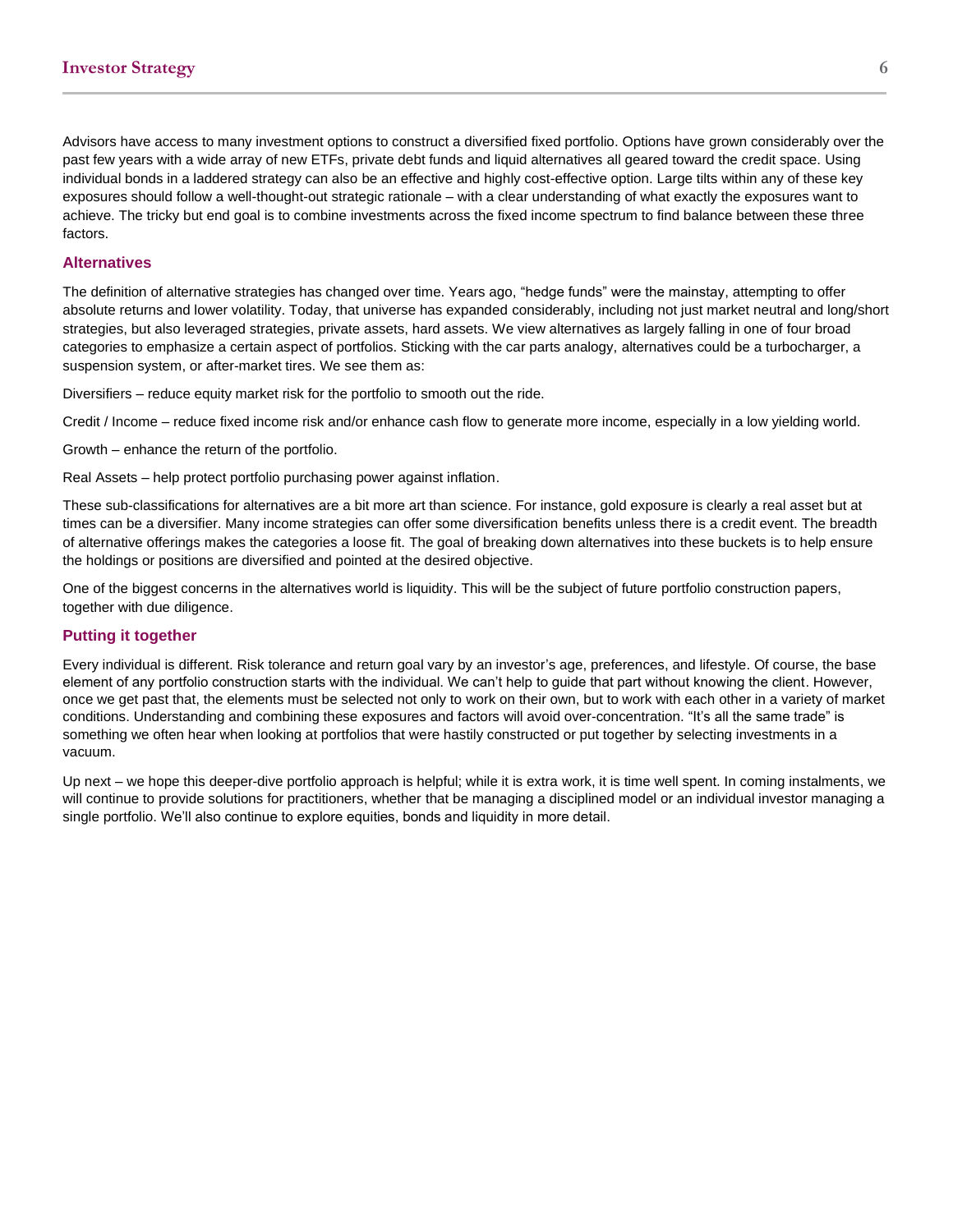## **Current market thoughts**

If you read any amount of content opining on the markets (ours included), you have likely come across reports favouring an exposure, for example value over growth. Does that mean you should only buy strategies with value in their name? Are those actually value and should there be zero growth exposure? This is the critical phase where views on the market meet the equally important requirement of a well-diversified portfolio. There are rarely absolutes like this in the market, so we generally construct a "baseline" or "neutral" allocation, and tilt in one direction or the other. For example, you may have noticed our recent writing has been tilted to value as opposed to growth, and short duration bonds as opposed to long.

### **Correction & the market cycle**

2022 has had a rocky start. At first it appeared more of a style rotation away from growth names, combined with rising yields, inflation and a pending pivot by central bankers. Then war broke out. This put global equities into a correction. There is a kind of simple rule when it comes to correction – if there is no pending recession, they are buying opportunities. If a recession is on the horizon, they are NOT buying opportunities. The hard part is knowing if a recession is coming, which brings us to our Market Cycle framework. This multidisciplined approach combines economy, rates and fundamental indicators that help paint a picture on the health of the cycle. The good news: the cycle appears healthy.

This would normally have us a bit more excited to put cash to work in this pullback. But since declines have been narrowly focused on the growth factor, we have not jumped in (see March 1 Ethos). For instance, the TSX is down about 2% from its high. Hardly a bargain.

Nonetheless, the healthy market cycle indicator has us with a slight overweight in equities. Within this overweight is a decent tilt towards Canadian equities and minor tilt for international. These are more value-heavy markets which results in style tilt away from growth. We are also underweight U.S. equities on valuation, style and concentration issues.





| <b>Current Portfolio Tilts</b>  |  |  |   |              |                 |
|---------------------------------|--|--|---|--------------|-----------------|
| <b>Overall Asset Allocation</b> |  |  | ٠ | <b>Model</b> | <b>Baseline</b> |
| Equities                        |  |  |   | 52%          | 50%             |
| Fixed Income                    |  |  |   | 32%          | 35%             |
| Alternatives                    |  |  |   | 16%          | 15%             |
| <b>Global Equities</b>          |  |  | ٠ |              |                 |
| Canada                          |  |  |   | 44%          | 40%             |
| U.S.                            |  |  |   | 25%          | 30%             |
| International                   |  |  |   | 30%          | 30%             |
| Value to Growth Tilt            |  |  |   | 40%          | 33%             |
| Small to Large Tilt             |  |  |   | 25%          | 20%             |
| <b>Fixed Income</b>             |  |  | ٠ |              |                 |
| Cash                            |  |  |   | 6%           | 5%              |
| Duration                        |  |  |   |              |                 |
| Credit                          |  |  |   |              |                 |
| <b>Alternatives</b>             |  |  | ٠ |              |                 |
| Growth                          |  |  |   | 5%           | 5.0%            |
| <b>Diversifiers</b>             |  |  |   | 70%          | 50.0%           |
| Alternative Credit              |  |  |   | O%           | 30.0%           |
| Real Assets                     |  |  |   | 25%          | 20.0%           |

Fixed income is an underweight as our current view is that yields have a bit more to rise and spreads are compressed (albeit starting to look more interesting of late). Within this asset class our duration remains low and we are tilted more towards credit. We are also holding elevated cash. This view is currently very challenged by the Russia/Ukraine conflict and rising oil prices.

Alternatives, for which we have a slight overweight, is mainly focused on diversifiers and real assets.

For diversifiers, given how far equity markets have advanced (up over 30% relative to pre-pandemic levels), we are increasingly concerned that 2022 may prove to be a year with multiple corrections. Adding to the uncertainty is the pending pivot in central bank policy as a global tightening cycle appears to be getting underway. Complicating matters further is higher inflation putting upward pressure on bond yields; finding quality defensive diversifiers in traditional asset classes has become more challenging.

While we do not believe runaway inflation is on the horizon, inflation risk is elevated. Headline CPI has remained at decade highs due to supply bottlenecks and robust demand, especially for durable goods. While this should come back down in 2022, longer-term inflation expectations are creeping higher. Wage pressure is mounting and the longer CPI remains high, the more behaviours begin to change. A diversified approach to real assets helps protect purchasing power should inflation remain elevated for an extended period.